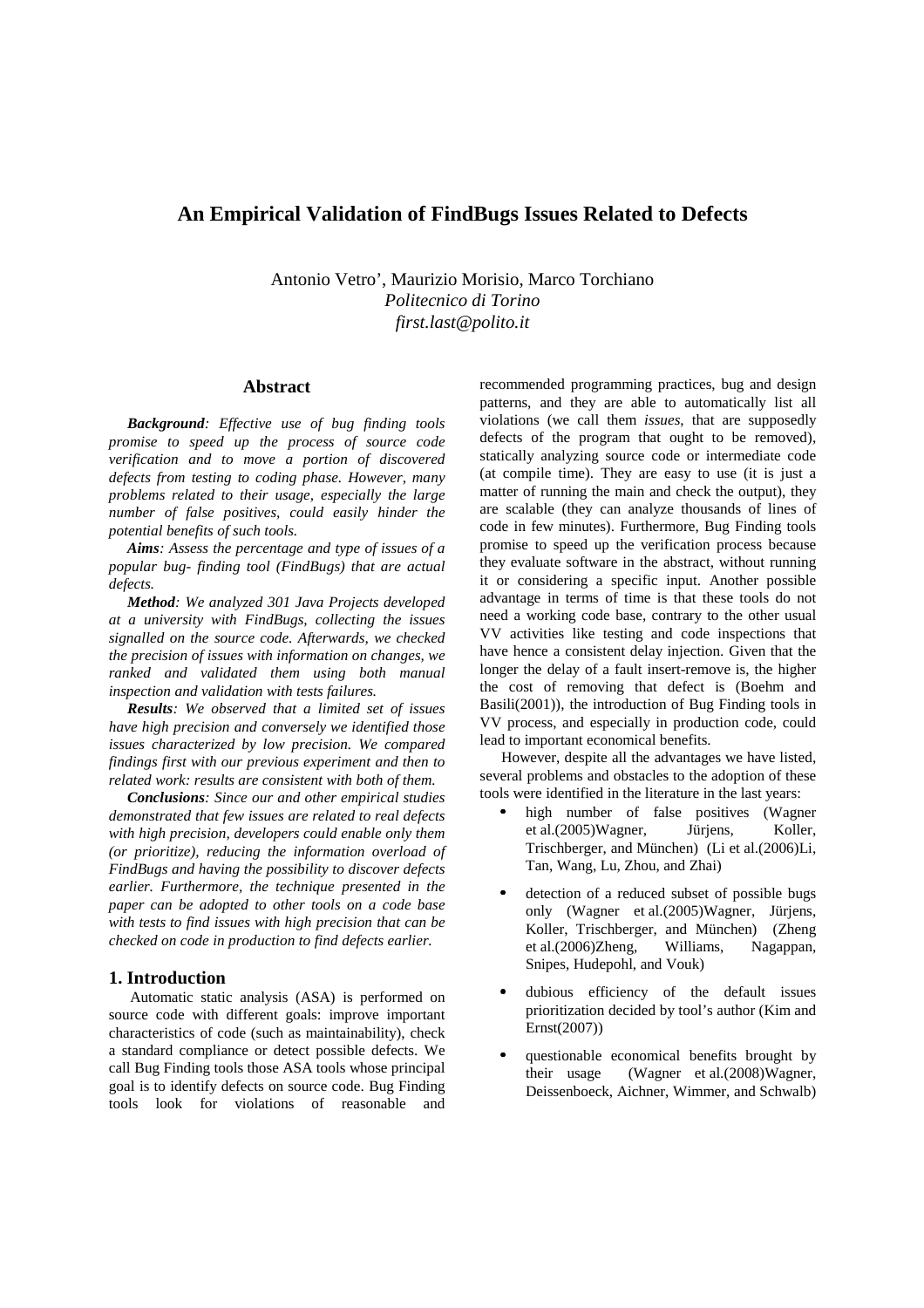(Zheng et al.(2006)Zheng, Williams, Nagappan, Snipes, Hudepohl, and Vouk)

We focus our research on the first problem. In our previous work (Vetro' et al.(2010)Vetro', Torchiano, and Morisio), we analyzed the issues produced by FindBugs v1.3.8 (Hovemeyer and Pugh(2004)) on a pool of 85 similar small programs, each of them developed by a different student in our university. The goal of our experiment was to verify which FindBugs issues were related to real defects on source code and which not. In the work we present in this paper we reproduce the same experiment, with the following improvements: we enlarge the code base (301 projects), we consider the single FindBugs issues instead of considering only the categories and we use functional tests failures to validate the relationship FindBugs between issues and defects in the code. The knowledge of the issues related to defects is very important to provide the developers with accurate information that can be used effectively in developing and maintaining the software.

We describe the context in which the experiment is conducted in Section 2. Then we define the experiment design and discuss threats to validity in Section 3. In Section 4 we show results and their validation, then in Section 5 we discuss the results, comparing them with previous and related work. We conclude in Section 6 summarizing our findings and contributions to the state of the art and we introduce the future work.

#### **2. Experiment Context**

The program pool was developed in the context of the Object Oriented Programming (OOP) course at the authors' university, where students develop Java programs for the exam. The exam procedure is carried out on six steps.

- 1) Teachers define the project and provide the students with a textual description and a set of wrapper classes. The students develop a first version of the program in the laboratory (the "lab" version) and submit it to a central server by means of an Eclipse Plugin.
- 2) A tool on the server, PoliGrader (Torchiano and Morisio(2009)), manages the delivery process and runs a suite of black box acceptance tests (JUnit classes). Acceptance tests are written by teachers of the course to check all functionalities required and the highest possible code coverage is obtained running tests on a correct solution program.
- 3) Results of test execution and test source code are sent back to the students.
- 4) Students improve the lab version at home, creating a new version of the program (the "home" version), that must pass all acceptance tests. This new version is submitted back to the server.
- 5) The PoliGrader tool checks that home versions pass all tests and compute marks taking in considerations the numbers of tests passed in the lab version and the diff between lab and home version.
- 6) All information (marks, source code, tests, and changes) is available to teachers in order to finally evaluate the students.

The code base used in the experiment consists of 301 Java projects from 7 different exam sessions: requirements are the same for all projects belonging to the same session. Each project contains both lab and home versions syntactically correct, the mean size of projects is about 200 non commented source statements (NCSS), each project containing from 4 up to 9 Java classes. As anticipated above, the issues reported by FindBugs are violations of rules of correct programming or bug patterns in the source code that could be related to real defects: if so, we call them "good defect predictors", otherwise "bad defect predictors". Moreover, the same issue can be detected in different places of the code: we call them occurrences or detections.

## **3. Experiment Design**

Adhering to the Goal-Question-Metric approach (Basili et al.(1994)Basili, Caldiera, and Rombach) we first define the goal of the research at conceptual level, which is formally presented in Table1. The goal aims at identifying the issues revealed by FindBugs and their relationship with the defects. Corresponding to the goal we formulate the research question (RQ1) and identified the relative metric (M1).

| Table 1. Goal of the study |  |  |  |  |  |  |
|----------------------------|--|--|--|--|--|--|
|----------------------------|--|--|--|--|--|--|

|                  | Goal                                  |  |  |
|------------------|---------------------------------------|--|--|
| <b>Purpose</b>   | Identify and characterize             |  |  |
| <b>Issue</b>     | issues linked to real defects and     |  |  |
|                  | generated                             |  |  |
| Object           | by FindBugs 1.3.8 analysis on 301     |  |  |
| (Process)        | University Java Projects              |  |  |
| <b>Viewpoint</b> | from the view point of a student Java |  |  |
|                  | programmer                            |  |  |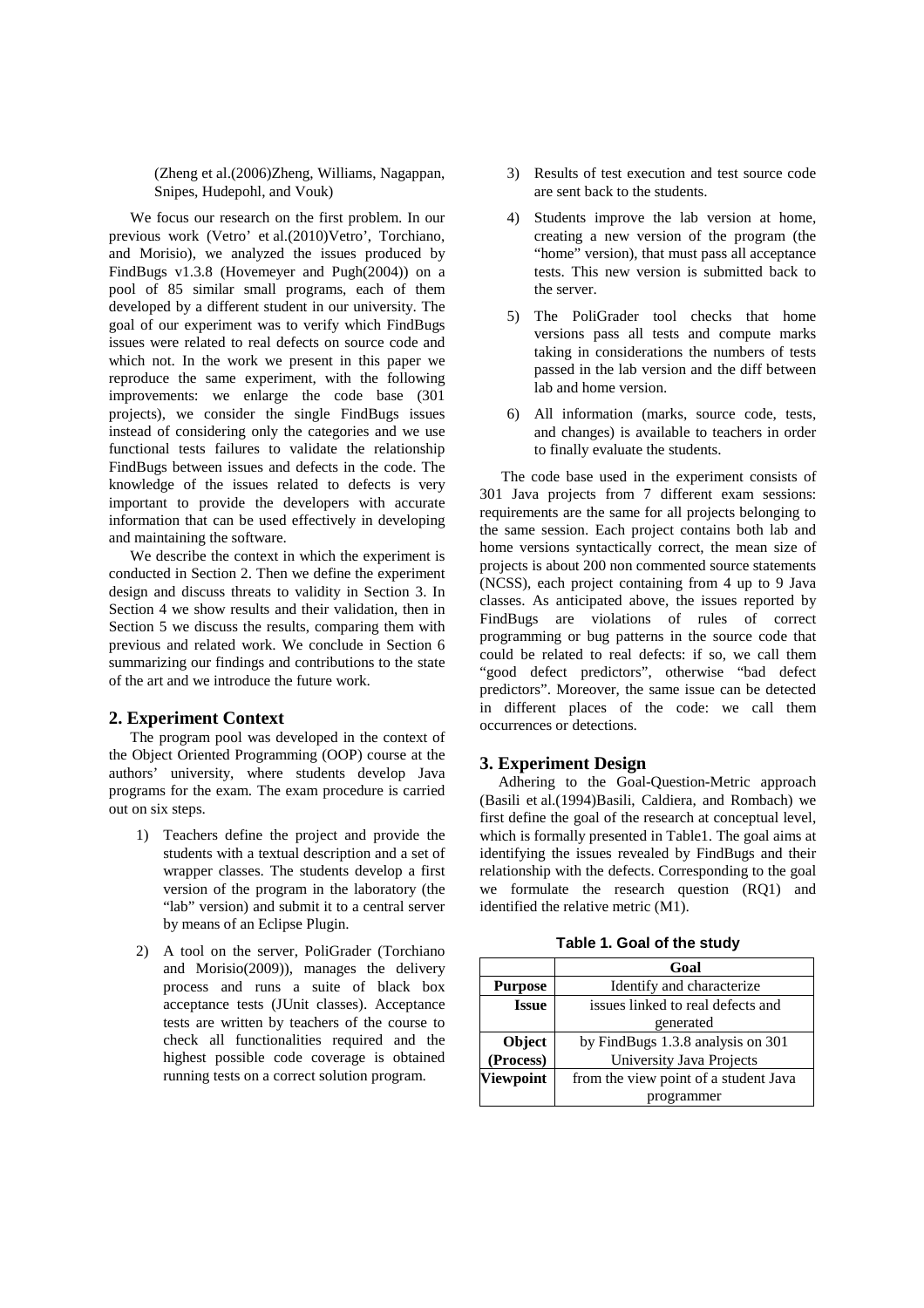- RO1: Which FindBugs issues are related to defects (good defect predictors) and which not (bad defect predictors)?
- M1: Issue precision (spatial + temporal coincidence)

To address research question RQ1 we consider a main dependent measure: the precision of the issues (M1) that can be defined as the proportion of the signaled issues that correspond to actual defects. The precision is a derived measure that can be computed on the basis of the following primitive measures: NI, the number of issues signaled by FindBugs and NA, the number of issues corresponding to actual defects. To determine NA we adopted the concepts of temporal and spatial coincidence, previously presented in literature in (Boogerd and Moonen(2008)) and (Kim and Ernst(2007)), and used also in our previous work (Vetro' et al.(2010)Vetro', Torchiano, and Morisio). We have temporal coincidence when one or more issues disappear in the evolution from the lab to the home version, and in the same time one or more defects are fixed: probably those issues were related to the fixed defects. In this context defects fixed are revealed when a test that in lab version fails instead in home version succeeds. Figure 1 and Figure 2 show a real example of temporal coincidence, extracted from the programs examined with FindBugs in the experiment. We observe in Figure 1 that an issue (self assignment of a field) is signaled on line 9: the field forum is assigned to it self. In the evolution from lab to home version (Figure 2) the student discovers the error and adds a parameter to the constructor's method, in such a way it is assigned to the field forum. The issue effectively disappears in the home version. However, the real cause of the fault isn't on line 9, but on the list of parameters on lines 1-2-3: in fact the student modified only line 3 (underlined in Figure 2).

Hence, there is a possibility that a disappearing issue is not related to the disappearing defect: this is the noise of temporal coincidence metric that can be filtered out by adding the spatial coincidence. We observe spatial coincidence when an issue's location corresponds to lines in the source code that have been modified in the evolution from the lab to the home versions. Figure 3 and Figure 4 show an example of temporal + spatial coincidence. In the lab version (Figure 3), an issue is signaled on line 6: it is an infinite recourse loop, because the function calls itself without any stopping criterion. In the new version (Figure 4), the student detects the error and fixes it changing line 6 (underlined): in the home version the issue is no longer

signaled and it was located in the same line changed during the fix, therefore we observe temporal + spatial coincidence. In practice the combination of temporal and spatial coincidence is interpreted as a change intended to remove the issue, which is linked to a defect. After the computation of precision with temporal + spatial coincidence method, we establish 2 precision thresholds and we perform a statistical test against null hypotheses to determine whether an issue is a good or bad defect predictor.

- 1. public User (String nick, String)
- 2. first, String last, String email, String
- 3. password)  $\{$
- 4. this  $nick = nick$ :
- 5. this.first = first ;
- 6. this.last = last;
- 7. this email = email ;
- 8. this.password = password;
- 9. this forum = forum;
- 10. ₹

#### **Figure 1. Temporal coincidence. Lab Version**

- 1. public User (String nick, String)
- 2. first, String last, String email, String
- 3. password, Forum forum) {
- 4. this  $nick = nick$ ;
- 5. this.first = first;
- 6. this.last = last;
- 7. this email = email ;
- 8. this password = password;
- 9. this forum  $=$  forum; - }-

 $10<sup>1</sup>$ 

#### **Figure 2. Temporal coincidence. Home Version**

- 1. public Researcher getResearcher
- 2. (String id) throws NoResearcherException
- $3. \}$
- 4. if (! this.resarchermap.containsKey(id))
- 5. throw new NoResearcherException();
- 6. return this.getResearcher(id);  $\frac{1}{1}$  infinite recurse loop !  $7.$

#### **Figure 3. Spatial + temporal coincidence. Lab Version**

- 1. public Researcher getResearcher
- 2. (String id) throws NoResearcherException
- $3.8$
- 4. if (! this.resarchermap.containsKey(id))
- 5. throw new NoResearcherException();
- 6. return this research map get(id);
- $7.$

#### **Figure 4. Spatial + temporal coincidence. Home Version**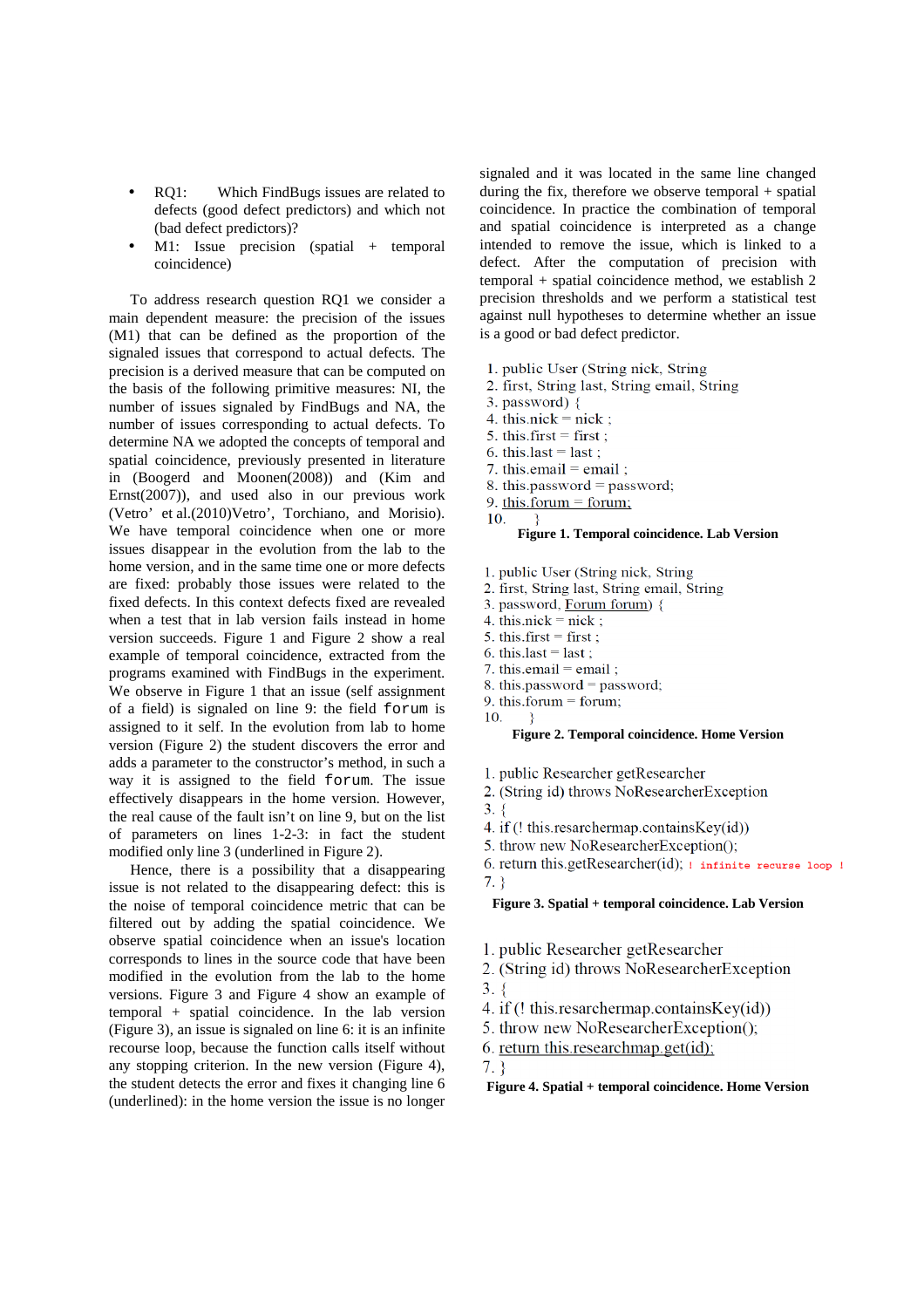The 2 thresholds are:

- a minimum precision threshold that issue must exceed to be considered as good defect predictor,
- a maximum precision threshold that issues must not exceed to be eligible to the role of bad defects predictors.

Given the exploratory nature of this work, we decide to consider an issue as a good defect predictor if it has a precision greater or equal to 50%. Such threshold is also a compromise between the different true positive ratios of FindBugs issues found in literature, and it is higher than the threshold used in (Vetro' et al.(2010)Vetro', Torchiano, and Morisio) because we want to achieve stronger results. Therefore, we can formulate the first null hypothesis as follows:

#### **HA0:** *the precision of issue I is not greater than 50%.*

The next step is to find false positives, i.e. bad defects predictors. We consider as bad defects predictors those issues with precision  $\leq$ =5%, a very low threshold, that we consider a strict inclusion criterion. So we formulate the following null hypothesis:

#### **HB0**: *the precision of issues I is not lower than 5%*.

Read together, the two hypotheses mean that an issue I is a good predictor  $(GP)$  if hypothesis  $HA_0$  can be rejected, i.e. its precision is  $\geq 50\%$ , conversely it is a bad predictor (BP) (or source of false positives) if hypothesis  $HB_0$  can be rejected, i.e. its precision is  $\leq$ =5%. The goal of the data analysis is to reject the above null hypothesis by means of statistical tests. Since data is not normally distributed, for these tests we select the Mann-Whitney test (Sheskin(2007)) that estimates the median. To reject the null hypotheses we adopt the standard significance level at 5%, that is the probability of rejecting a null hypothesis when it is true (type I error).

Furthermore, to increase results reliability, we perform a sensitivity analysis and a validation of results. The sensitivity analysis is carried out by computing threshold ranges in which the composition of good/bad predictors sets remains the same: in this way we understand the impact of the thresholds choice on results, and we also exanimate border values. The validation is based on the idea that the good predictors effectively identify real bugs in the programs, therefore affecting their external quality, whereas the bad predictors are not related to defects and do not have impact on external quality. Hence quality of projects that contain good predictor issues detections should be

lower than the mean quality of all the other projects, whilst quality of projects that contain bad predictor issues detections should be not different from the mean quality of the remaining projects. The proxy for projects' external quality is the percentage of passed tests in lab versions, positively correlated to the quality. Therefore we carry out the validation by comparing the proportion of acceptance tests passed by projects containing at least one occurrence of the issues in the set to be validated vs. the same proportion in the remaining programs.

### **3.1. Data Collection**

An issue produced by FindBugs is characterized by an ID, a textual explanation, and a location in the source code. The issues are grouped by FindBugs in category (Bad Practice, Correctness, Style, Performance, and Malicious Code have at least one occurrence in the code base) and priority (Low, Medium, and High): hence the single issue is uniquely identified by the combination of ID, category, and priority. We store also their locations in the source code (file name, class, method, line number) and in the project (course ID, student ID, lab/home version). Afterwards, we use the DiffJ tool $1$  to collect the changes done to evolve the lab version into the home version: DiffJ operates on two versions of a Java program and is able to compute for each pair of corresponding Java classes which lines changed. Finally, results of functional tests are obtained through the PoliGrader tool. The data collection process is represented in Figure 5.

#### **3.2. Threats to Validity**

We can identify three main threats: two external and one construct threat. The first external threat is: we study small student projects, hence the application of findings in industrial context is debatable. However, this weakness is balanced by the fact that this study eliminates the effect of developer style on the results, because a large pool of developers is used for the same projects. In addition, we recall the study of P. Runeson (Runeson(2003)), whose conclusions could neither reject nor accept the hypothesis on differences between freshmen, graduate students and industry people. We also draw in section 5.2 similar conclusions. The construct threat is concerning the identification of defects. We do not have a bug database but only tests failures: we make the assumption that all changes are done to fix a defect. It could be possible that some changes are not related to real defects, but to other

 $\overline{a}$ 

<sup>1</sup> available at http://www.incava.org/projects/java/diffj/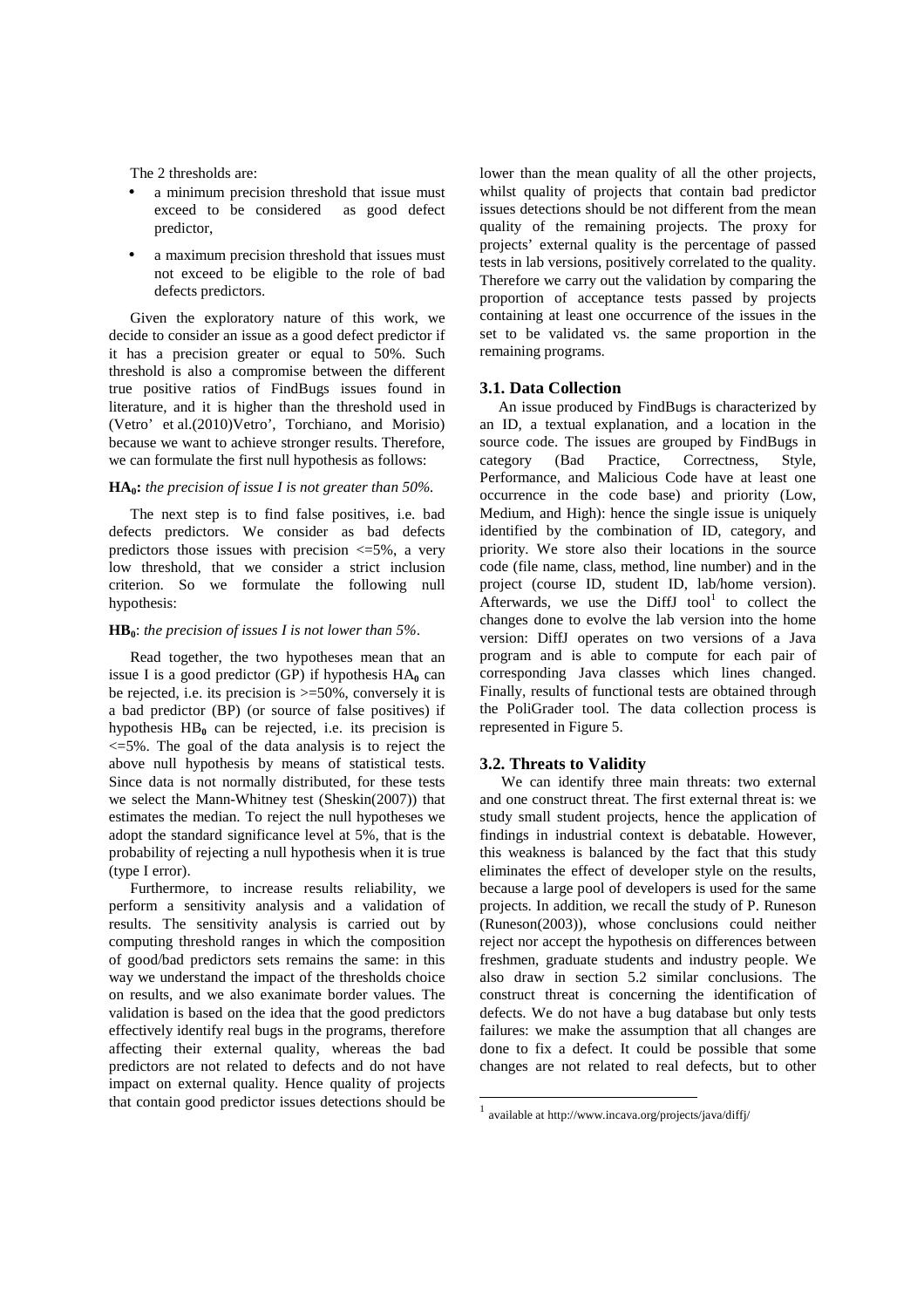motivations (cleaner code, more readable code, and so on).



**Figure 5. Data Collection Process** 

Nevertheless, we do not think that this approximation could affect change results, because students correct the lab versions doing as few changes as possible, for two reasons. Firstly, the home version is the last version of the project and actually no maintenance has to be done. Secondly students are discouraged from doing many changes because the mark suggested by PoliGrader decreases with the quantity of changes made (see details in (Torchiano and Morisio(2009))). However, the drawback is that many issues related to other aspects of quality beyond the correctness (for example maintainability or efficiency) could remain in the code and indicated as bad defects predictors, whilst in other contexts they could be fixed: this is the final thread.

### **4. Results**

The automatic application of FindBugs on all the 301 projects (both versions, lab and home) produced a large collection of detections: 1692 in lab versions, belonging to 77 issues, whilst home versions detections are 1662, belonging to 73 issues (this does not mean that 30 issues were removed across all projects, since the number of issues in home version is given by: issues in lab version – issues fixed  $+$  new issues introduced). We answer to RQ1 computing Metric M1, that is the precision of the issues, with respect to temporal + spatial coincidence. Table 2 indicates minimum, maximum,  $1<sup>st</sup>$  and  $3<sup>rd</sup>$  quartile, median and mean of precisions (NA/NI) in projects.

The mean of precisions in projects is low (0.126) and the variability is high (standard deviation is 0.22, almost the double of the mean). More than 2/3 of projects have a precision lower than the selected minimum threshold 0.50 (only 6 projects out of 301 have a higher precision), and in half of the projects precision is about 1/5 of this threshold. These observations show that the threshold selected is very

strict, despite of the initial considerations. Table 3 and Table 4 show the issues for which we could reject either of the two null hypotheses. We do not provide the precision of issues for which we can not reject either of the two null hypotheses because of their large number (77), however the full list is available on line<sup>2</sup>.

The columns in the tables show: the issues ID, the average precision (sum of NA/sum of NI), the estimated median of precision, and finally the p-value of the Mann-Whitney single-tailed test.

**Table 2. Distribution of issues precision** 

|  | Min $1st q$ Median Mean |       | $3^{rd}$ q Max |  |
|--|-------------------------|-------|----------------|--|
|  |                         | 0.126 | $\pm 0.20$     |  |

**Table 3. Precision of good defect predictor issues** 

| <b>Issue ID</b>                                    | NA/NI | Prec.<br>Est. | p-val |
|----------------------------------------------------|-------|---------------|-------|
| <b>GC UNRELATED TYPE</b><br>S (Correctness, 1)     | 12/15 |               | 0.048 |
| <b>SA FIELD SELF ASSIG</b><br>NMENT(Correctness,1) | 7/10  |               | 0.012 |
| UR UNINIT READ<br>(Correctness, 1)                 | 6/7   |               | 0.012 |
| UUF UNUSED FIELD<br>(Performance,2)                | 26/55 | 0.5           | 0.045 |

**Table 4. Precision of bad defect predictor issues** 

| <b>Issue ID</b>                                              | NA/NI | Prec.<br>Est. | p-val  |
|--------------------------------------------------------------|-------|---------------|--------|
| DM NUMBER CTOR<br>(Performance,2)                            | 0/6   | $\Omega$      | 0.018  |
| DM STRING CTOR<br>(Performance,2)                            | 0/29  | $\Omega$      | < 0.01 |
| DM STRING TOSTRING<br>(Performance, 3)                       | 0/5   | $\Omega$      | 0.018  |
| EO COMPARETO USE<br><b>OBJECT EQUALS</b><br>(Bad Practice,2) | 5/275 | $\Omega$      | < 0.01 |
| <b>ES COMPARING STRIN</b><br>GS WITH EO<br>(Bad Practice,2)  | 0/10  | $\Omega$      | < 0.01 |
| IL INFINITE LOOP<br>(Corrections, 1)                         | 0/5   | $\Omega$      | 0.036  |
| NM CLASS NAMING C<br><b>ONVENTION</b><br>(Bad Practice,2)    | 0/17  | $\Omega$      | < 0.01 |
| NM CONFUSING<br>(Bad_Practice,3)                             | 0/6   | 0             | 0.01   |

<sup>2</sup> http://softeng.polito.it/vetro/confs/ease2011/data.zip

 $\overline{a}$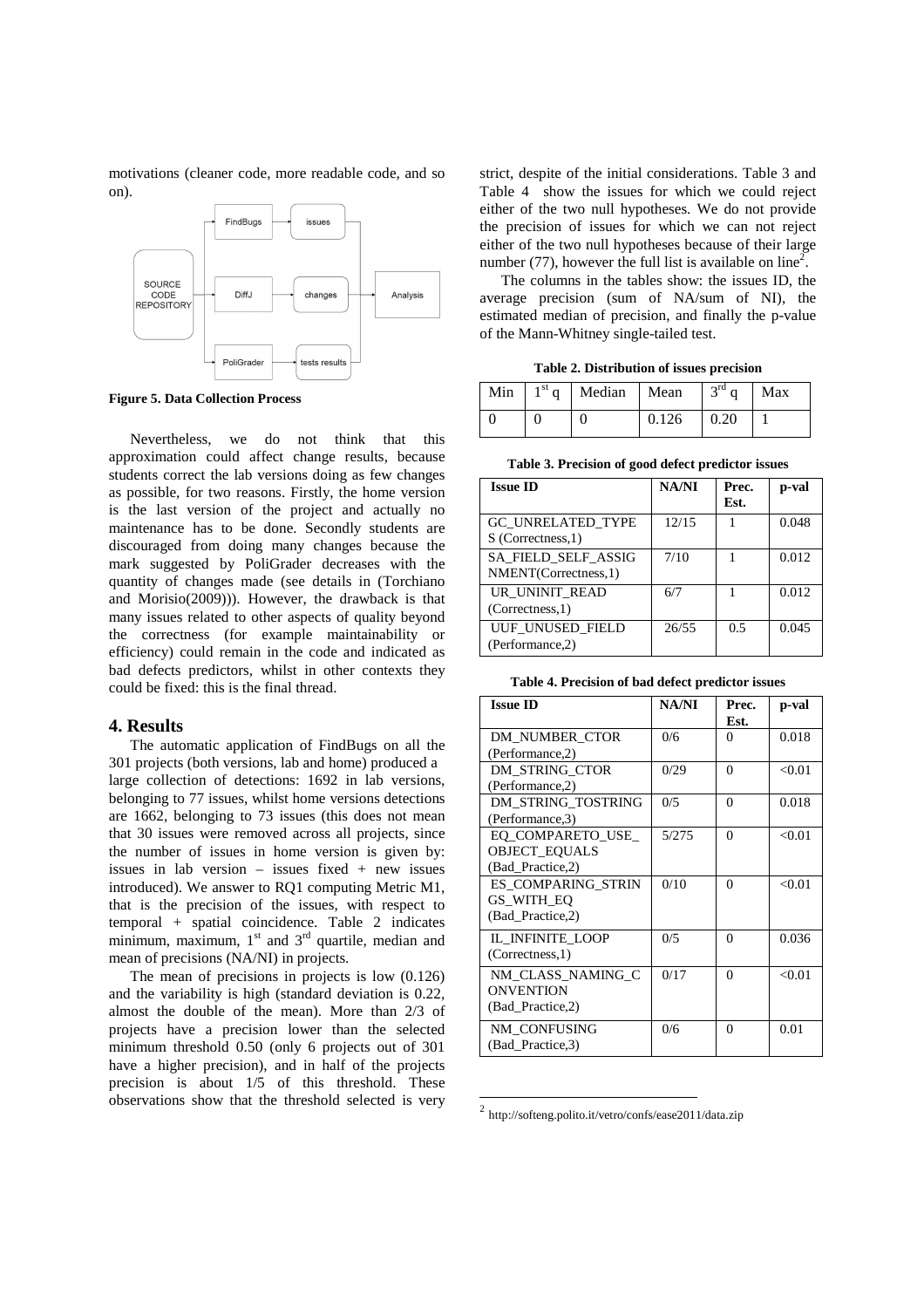| NM METHOD NAMING<br><b>CONVENTION</b><br>(Bad Practice,2)           | 2/44   | $\Omega$ | < 0.01 |
|---------------------------------------------------------------------|--------|----------|--------|
| NP NULL ON SOME P<br>ATH (Correctness, 2)                           | 0/4    | $\Omega$ | 0.036  |
| OS OPEN STREAM<br>(Bad Practice,2)                                  | 0/71   | $\Omega$ | < 0.01 |
| OS OPEN STREAM EX<br><b>CEPTION PATH</b><br>(Bad_Practice,3)        | 0/5    | $\Omega$ | 0.018  |
| SE BAD FIELD<br>(Bad Practice, 3)                                   | 0/11   | 0        | < 0.01 |
| <b>SE COMPARATOR SHO</b><br>ULD BE SERIALIZABLE<br>(Bad_Practice,2) | 0/49   | $\Omega$ | < 0.01 |
| SIC INNER SHOULD B<br>E STATIC ANON<br>(Performance, 3)             | 0/92   | 0        | < 0.01 |
| URF UNREAD FIELD<br>(Performance,2)                                 | 33/259 | $\Omega$ | < 0.01 |

The set of good defects predictors is composed of 4 elements: 3 out of 4 have an estimated median precision of 1, the double that of the threshold. The median of the last issue, UUF\_UNUSED\_FIELD (Performance, 2), is exactly the threshold value: this is a border value and it will be examined in depth in Section 5. The 4 issues are:

- GC\_UNRELATED\_TYPES: a call to a generic collection method that contains an argument with an incompatible class from the collection's parameter.
- SA\_FIELD\_SELF\_ASSIGNMENT: a selfassignment of a field, like int  $y = y$ .
- UR\_UNINIT\_READ: the constructor reads a field which has not yet been assigned a value.
- UUF\_UNUSED\_FIELD: a field is never used.

In contrast there are many more issues among the defect predictors set i.e. 16. All of them have median  $=$ 0. Since they are many, for their descriptions please refer to FindBugs website<sup>3</sup>.

We perform a sensitivity analysis of results to check their stability with respect to the inclusion criteria: we compute the threshold ranges in which the composition of groups remains the same. The good predictors set is stable in the range 0.21–0.50. For threshold values greater than 0.5 the issues GC\_UNRELATED\_TYPES (Correctness,1) and UUF\_UNUSED\_FIELD

1

(Performance,2) are excluded, and above 0.51 the set becomes empty. Analyzing instead lower bound, a new issue could be included in the set of good predictors only putting a very low threshold: at 0.20 issue NP\_UNWRITTEN\_FIELD (Correctness,2) could enter the group, and 2 more issues can enter with even lower thresholds : 0.12 and 0.11. Since the upper bound is already very strict and lower bound must be relaxed from 0.50 to 0.20 to change the set, we can affirm that results about good predictors are reliable.

The sensitivity analysis of bad predictors have the following result: the set is stable in the threshold range  $0 - 0.15$ , so again a wide range. In fact we should use a high threshold, 0.16 (3 times bigger than the 5% of the original one) to change the set and include a new issue, NM\_FIELD\_NAMING\_CONVENTION(BadPractice, 3). A further issue, REC\_CATCH\_EXCEPTION  $(Style,3)$ , enters only with threshold = 0.25. We conclude that also bad predictors set is robust.

### **4.1. Validation of Good Defects Predictor issues**

Figure 6 shows the boxplots of passed tests percentages in lab versions: NO\_GP is the set of projects that do not contain any detection of a good predictor issue (259 projects), while GP is the set of projects containing at least one good predictor issue detection (the remaining 42 projects). The box plots clearly show that external quality of GP set is lower than external quality of NO\_GP set: medians are respectively 63.64% and 40.91% . According to Mann-Whitney tests, we observe significant  $(p=0.001)$ differences between the two groups of projects. The 95% confidence interval for the difference between the medians is [6.29,∞]. There is strong statistical evidence that average external quality of projects with at least one good defect predictor issue detected is lower than the average externally quality of all projects. It is very likely that defects in projects with lower quality are correctly identified by the good predictor issues.

We continue the validation and we inspect all the good predictors issues signaled on source code, manually determining whether they were correctly detected by the tool and whether the problem signaled actually caused a wrong behavior of the program (failure of functional test). The detections of issues identified as good defects predictors are 87. We present the results of the manual code inspection in Table 5: for each issue, we indicate the ID, the total number of detections, the number of correct detections and the number of detections that impacted the functionality. Three issues of four have all detections correct and are the cause of an incorrect behavior of the program.

<sup>3</sup> http://findbugs.sourceforge.net/bugDescriptions.html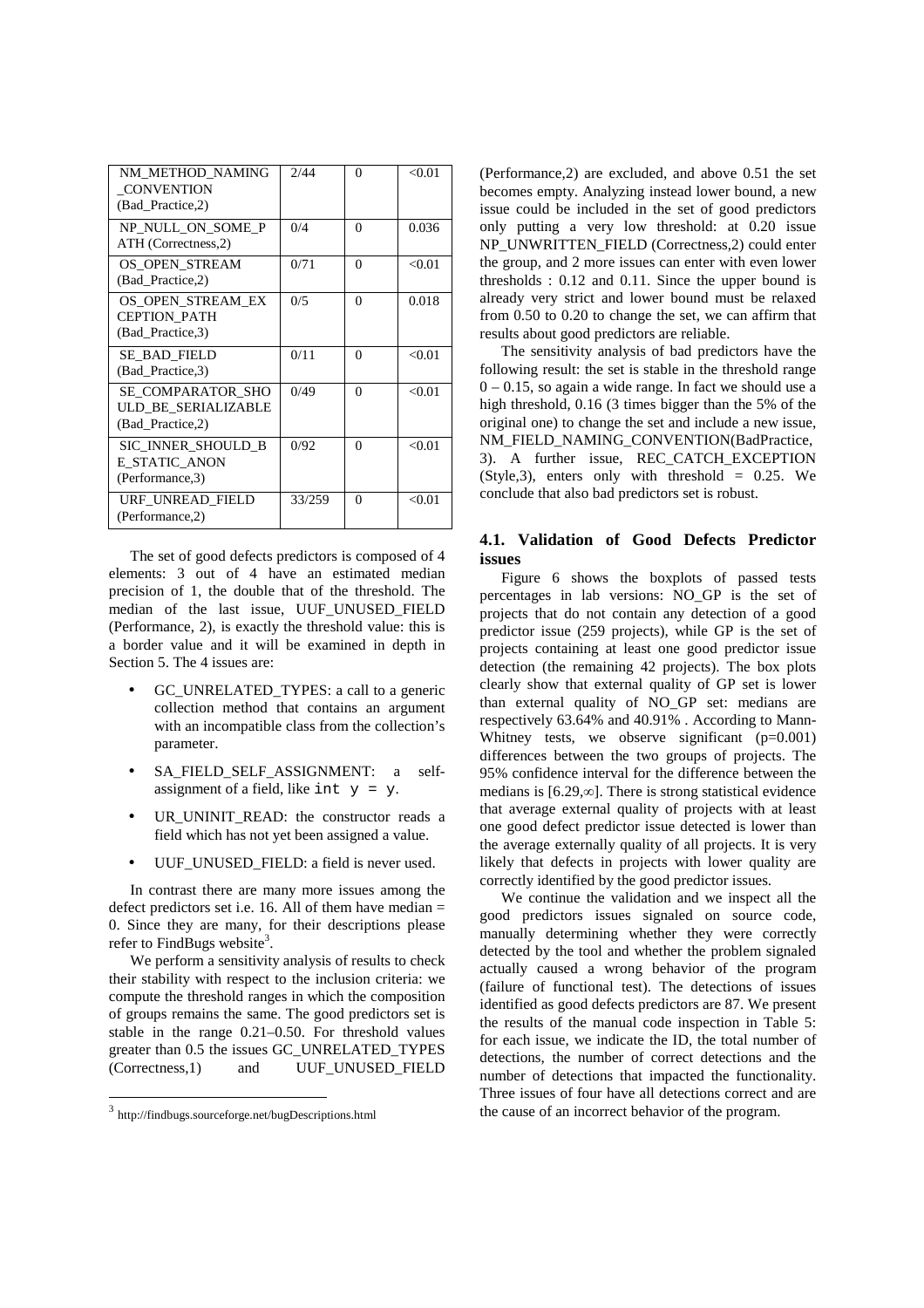

**Figure 6. Box plots of passed tests percentages: good defect predictors** 



**Figure 7. Box plots of passed tests percentages: bad defect predictors** 

| Issue                                           | Nr of<br>dete-<br>ctions | <b>Correct</b><br>detections | <b>Impact on</b><br>functiona-<br>lity |
|-------------------------------------------------|--------------------------|------------------------------|----------------------------------------|
| <b>GC UNRELATED T</b><br>YPES (Correctness, 1)  | 15                       | 15                           | 15                                     |
| SA FIELD_SELF_AS<br>SIGNMENT(Correctn<br>ess.1) | 10                       | 10                           | 10                                     |
| UR UNINIT READ<br>(Correctness, 1)              |                          |                              |                                        |
| UUF UNUSED FIEL<br>D (Performance.2)            | 55                       | 46                           |                                        |

**Table 5. Manual inspection of good defects predictors issues** 

UUF UNUSED FIELD (Performance, 2) is the exception: we discuss it in Section 5.

#### **4.2. Validation of Bad Defects Predictor Issues**

Figure 7 contains boxplots of passed tests percentages: NO\_BP is the set of projects that do not contain any detection of a bad predictor issue (they are just 9), on the right BP is the set of projects with at least one detection of a bad predictor issue (292 projects). We observe that projects BP have higher percentages of passed tests then NO\_BP projects. The medians are respectively 62.02% and 31.25%.

However, the number of projects in NO\_BP is so small that they cannot be a representative sample. In fact, although medians are so different, the null hypothesis that the two medians are equals cannot be rejected with  $\alpha$ =0.05 and p-value is 0.1041 (according to Mann-Whitney test). The 95% confidence interval for the difference is  $[-\infty, +3.75]$ . We can therefore assume that no difference exists among the two sets. We do not perform a manual validation because of the high number of detections related to bad predictors issues (888 in lab versions): we consider the manual check of a representative sample of this bigger population an error prone task.

# **5. Discussions**

### **5.1. Discussion on Results**

*Answer to RQ1*. On the basis of the temporal + spatial coincidence criterion, issues related to defects are: call to unrelated types, field self assignment, uninitialized read of field in constructor (Correctness, 1), and unused field (Performance,2).

The manual validation (see Table 5) of detections showed that Correctness detections are all valid and have an impact on functionality. However, the Performance issue is the only one that has no correct detections that cause an incorrect behavior of the program. This fact is reasonable because the issue, as the name of the category suggests, is just signaling waste of memory (variable never used), and it is not a real error (because in this kind of little Java projects, performance of the program is neither mission nor safety critical). However, since their detections are about the 63% of all detections in the set (see Table 3), their contribution to the external quality prediction is important. In fact, there is a reason why projects with detections of unused fields have lower quality: their presence in a program means that the student encountered difficulties in the design of the program, because he planned to use more/different variables that in fact were not necessary. In contrast students who developed applications with higher external quality did not have this kind of problem. This is the reason why we decided to leave this issue in the set of good defect predictors issues, despite the category it belongs is Performance. Furthermore, the double validation process confirmed that all the 4 issues have a clear impact on external code quality and they can be considered as good defects predictors, with high confidence.

We also identify 16 issues that are bad defects predictors, and the statistical validation performed in Section 4.2 confirms that their detection has no correlation with the external quality of the projects.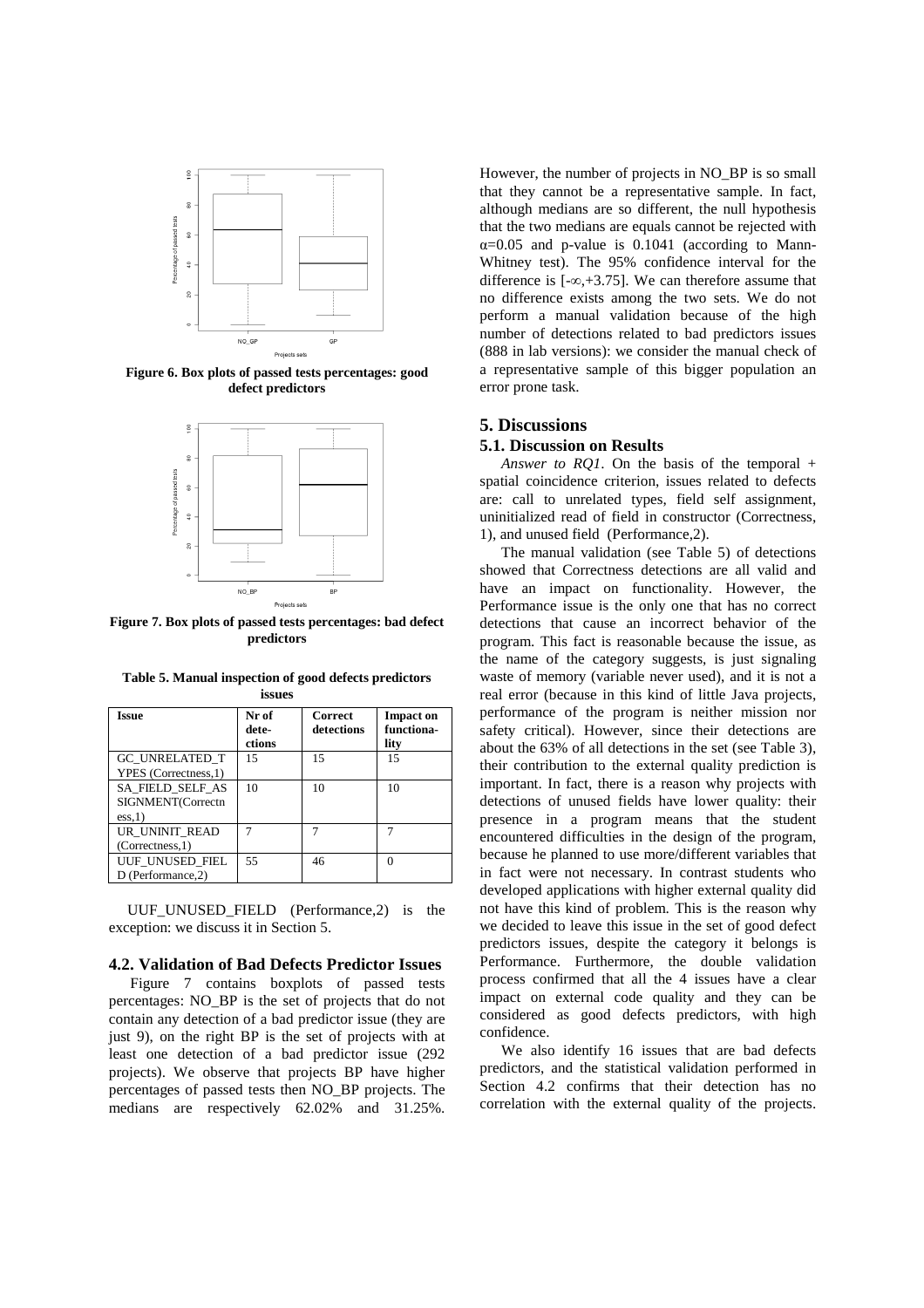However, we should be cautious with the bad defects predictors set, because the effect of the third threat to validity could affects this result. In fact, students must make as few changes as possible, otherwise their mark will decrease: for this reason, they just correct errors and do not perform any change related to performance, maintainability or even errors that are in impossible paths. Therefore, it is probable that in industrial projects some of these issues could be fixed by developers. Observing the type of issues in the set, we could assert that the majority of them could be related to this fact. For instance, 3 issues are naming convention violations, whose importance for code comprehension is well known, and 4 of the 5 issues belonging to the category Performance are memory leaks (useless constructor of String and Number, unread field and field that should be static). The fifth issue of Performance, i.e. useless toString() applied on a String, could indicate that students have not fully understood the nature of the objects in Java, as the GC\_UNRELATED\_TYPES "good" issue demonstrates. Also the issues on the comparison of Strings or Objects with  $=$  (Bad Practice) could be related to this problem. The remaining issues of category Bad Practice do not signal bugs but do indicate code that could lead to a waste of resources or to difficulties in maintenance. Finally, there are 2 issues in the category Correctness in the list: the infinite loop and the null pointer dereference in some path. We checked them manually and we discovered that they are actually errors: however all the 9 detections are on unfeasible paths, and this is probably the reason that students did not notice these errors with tests execution. Thus, we decided to remove the two issues of category Correctness from the list of bad predictors.

An important practical application of the findings is a filtering strategy that can avoid information overload on developers caused by a very large number of detections. In particular fixing issues with a low probability of being related to a defect is dangerous because we know from Adam's law (Adams(1984)) that the probability of introducing a new error during a fault correction is always greater than zero. The ranking could be adopted by developers that want to enable only those issues with the highest precision. For instance, in this experiment, the good defects predictors issues are just 4 out of 359 in FindBugs 1.3.8 database (about 1%) and they are responsible for only the 4.4% of all detections in lab versions. Instead, the bad predictors issues (about 4% of the complete set) produced about the 45% of detections in lab versions.

Furthermore, from an educational perspective, although the occurrences of good predictors are few, we consider them important topics to be stressed more in future iterations of the OOP course.

## **5.2. Comparison with Previous and Related Work**

In our previous work (Vetro' et al.(2010)Vetro', Torchiano, and Morisio), we analyzed a smaller repository of OOP projects (85 projects) and we studied the precision of issues at group level (combination of category and priority): the analysis demonstrated that only 2 groups (*Bad Practice High, Correctness High* ) out of 15 groups of issues could be considered as reliable predictors of actual defects, and one group of issues (*Bad Practice Medium*) had a precision that was practically negligible.

We group the good and bad defects predictors issues found in this study with the same criteria of the previous work to compare the findings. Since the repository in the replicated study is bigger, we find more issues and more groups, however the group *Correctness High* is still in the good defects predictors set as *Bad Practice Medium* is still the Bad Defect Predictors set. The group *Bad Practice High* instead is not present in either of the two sets. Therefore, 2 out of 3 groups are confirmed in the respective sets and there are no conflicts in the group compositions of the two studies: we conclude that the finding of our previous work are confirmed and improved in this study.

 Before us, Boogerd and Moonen (Boogerd and Moonen(2008)) (Boogerd and Moonen(2009)) and Kim and Ernst (Kim and Ernst(2007)) also used temporal and spatial coincidence in their research. Our research confirms the findings of Boogerd and Moonen: a reduced set of rule violations are related to defects in source code, and many violations are not related to real defects. Furthermore, in our analysis there are 3 high priorities issues and 1 medium priority in the good defects predictors, whilst the majority of issues in the bad predictors set are medium and low priority (respectively 10 and 5 issues, 1 high priority): thus the tool's default prioritization of issues seems to be effective, in contrast with what is found by Kim and Ernst (Kim and Ernst(2007)) in open source projects. In the same study, the authors list the FindBugs issues with shortest and longest "life" in multiple versions of two open source projects: the underlying idea is that if some issues are resolved quickly by developers, those issues are important and likely related to real defects. The issue self assignment of field, that we identify as good defect indicator, is also among the issues with shortest life in one of the two projects analyzed by Kim and Ernst. The bad defect predictors issues in common are instead two: ES\_COMPARING\_STRINGS\_WITH\_EQ and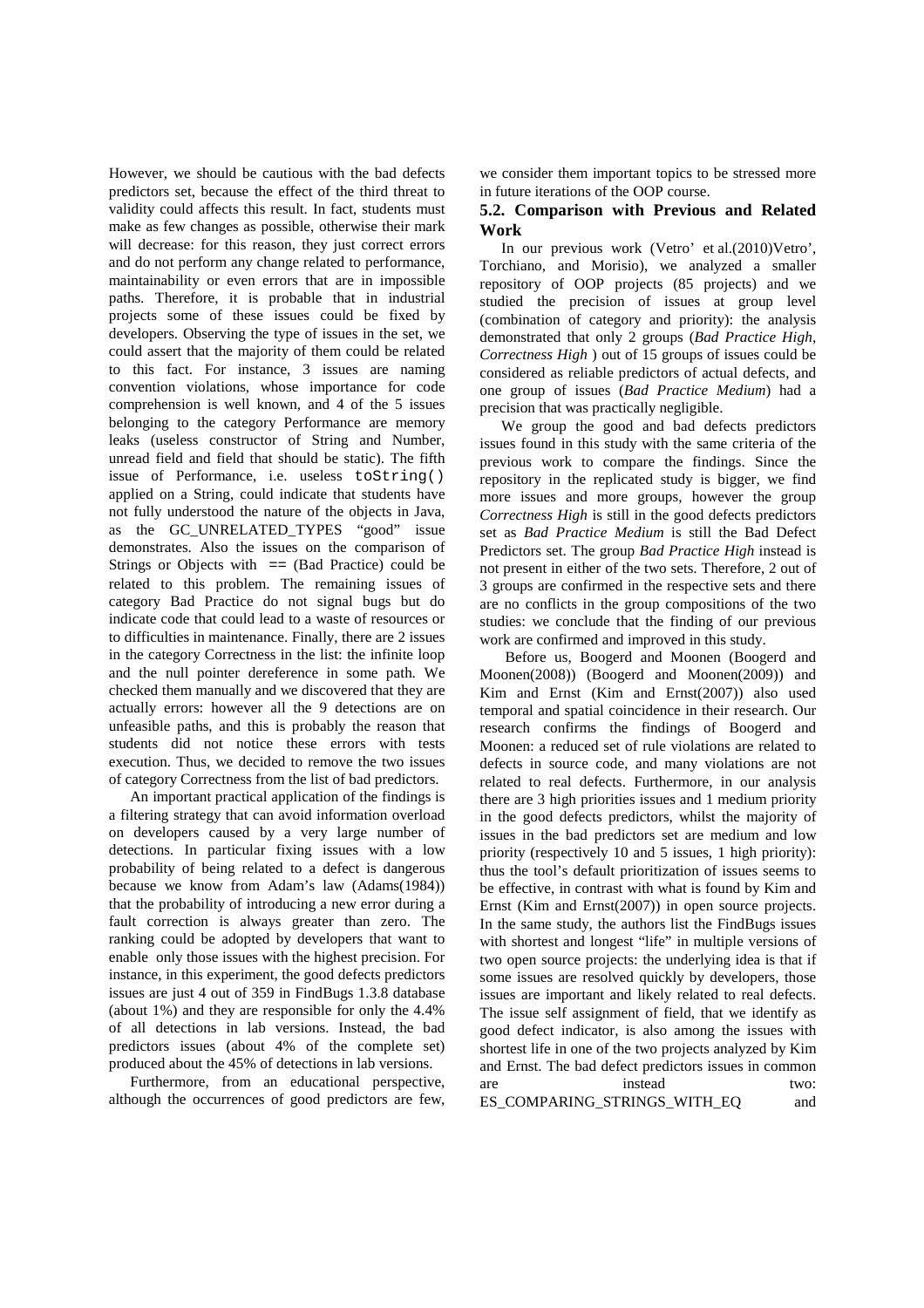OS OPEN STREAM, both of (BadPractice,2). Furthermore, we do not observe any conflict, i.e. none of our "good" issues have long life in the experiment of Kim and Ernst and none of the "bad" have short life.

We are also able to compare our findings with the findings of Ayewah and Pugh (Ayewah and Pugh(2010)), who analyzed thousands of FindBugs warnings fixed by engineers during the May 2009 "Google FixIt". The authors used a lightly modified temporal coincidence to find which FindBugs issues were fixed with higher frequency in the Google code base in a period of 9 months. In their paper they show 12 issues with high removal rate and 3 with low removal rate, distinguishing issues only by bug pattern and category. We found in the first set 3 out of 4 of our "good" issues (only the self assignment is not present). Moreover, "our" bad issue DM\_NUMBER\_CTOR (Performance) has low fix rate. The only conflict found is provoked by the issue NP\_NULL\_ON\_SOME\_PATH, that was originally in our bad predictors set and has a high removal rate in the other study: this confirms our choice to take it out from the set of bad defects predictors (see 5.1).

In a previous work of the same authors, (Ayewah et al.(2007)Ayewah, Pugh, Morgenthaler, Penix, and Zhou), they tried to understand the efficiency of FindBugs by manually checking medium/high priority Correctness issues signaled on 3 projects. The authors further classified issues in 4 groups, based on their impact on code. Overall, they observe that in JDK 1.6.0-b105 almost 50% of them had an impact (misbehavior of the program), a further 10% had a serious impact, 160/379 were trivial, whilst 5 issues were due to bad analysis by FindBugs. We find among the issues with at least one impact or serious impact the uninitialized read of field in constructor (1 detection had impact and 7 tagged as trivial) and the self assignment of field (1 "impact" and 2 "trivial"). Thus, there is no conflict between our study and theirs. In the same paper the authors provide the results of a similar review that was performed at Google, where they classified issues reviewed in impossible (i.e. wrong detection), trivial, open, fixed. Looking at the results, 2 out of 13 uninitialized reads were fixed (but 7 were wrong), whilst all the 7 detections of the issue GC\_UNRELATED\_TYPES (Correctness) were still open. Among the 12 detections of the self assignment issue, 5 were fixed, 1 classified as trivial and the remaining left open. Among the set of our bad issues we found two conflicts, because both the two Correctness issues in the initial set of bad defects predictors were instead related to real defects in the Google Code Base. In fact, 30 out of 31 warnings of infinite loop were corrected and 35 out of 98 detections of possible null pointer deference were fixed (but 10 tagged as trivial and the remaining half was a detection error or still open). However, since after discussion in 5.1 we removed these issues from the set, this conflict also confirms our decision.

In summary, the bad defects predictor issues in common with other studies are few: the low reliability of bad issues set is explained by the construct threat, because students fixed only code that caused a test failure, and did not look to other aspects like performance and maintainability that are signaled by FindBugs issues. This fact, on the flip side, together with the double empirical validation that we conducted, make results on the "good" issues very reliable, because we have a high confidence that changes were made to fix errors, and the disappearing issues were related to that errors. Additionally, we observe that these issues are a subset of those ones identified by other studies conducted in industrial and open source projects. Therefore, we can assert that the empirical evidence of the goodness of these issues is growing in literature. For this reason, these issues could have higher priority than others and ease the tool customization, having a practical impact of filtering issue notifications for developers that should reduce the information overload. Furthermore, the adoption of our modification of the temporal  $+$  spatial technique with information on test failures, could be used in other contexts. In fact, issues with highest precision can be identified in programs that are already tested and then used to check software that is still in production code: in this way many bugs could be found before the testing phase, when the removal cost is lower.

Finally, we can also assert that our main external threat (study on small students projects) has a weak impact, because our results are generally consistent with the findings of similar studies.

# **6. Conclusions and Future Work**

We analyzed the relationship between FindBugs issues and defects on 301 University Java projects, using information on changes in source code and tests failures. We obtained that only 4 issues could be considered as reliable predictors of real defects and 14 issues had a negligible precision. We compared the results with our previous work, confirming the former findings. Subsequently we compared our results with three similar studies in the literature: we found few intersections for the set of bad defects predictor issues. However, the issues we classified as good defect predictors were also identified as related to defects by other researchers, and no conflicts were found. In